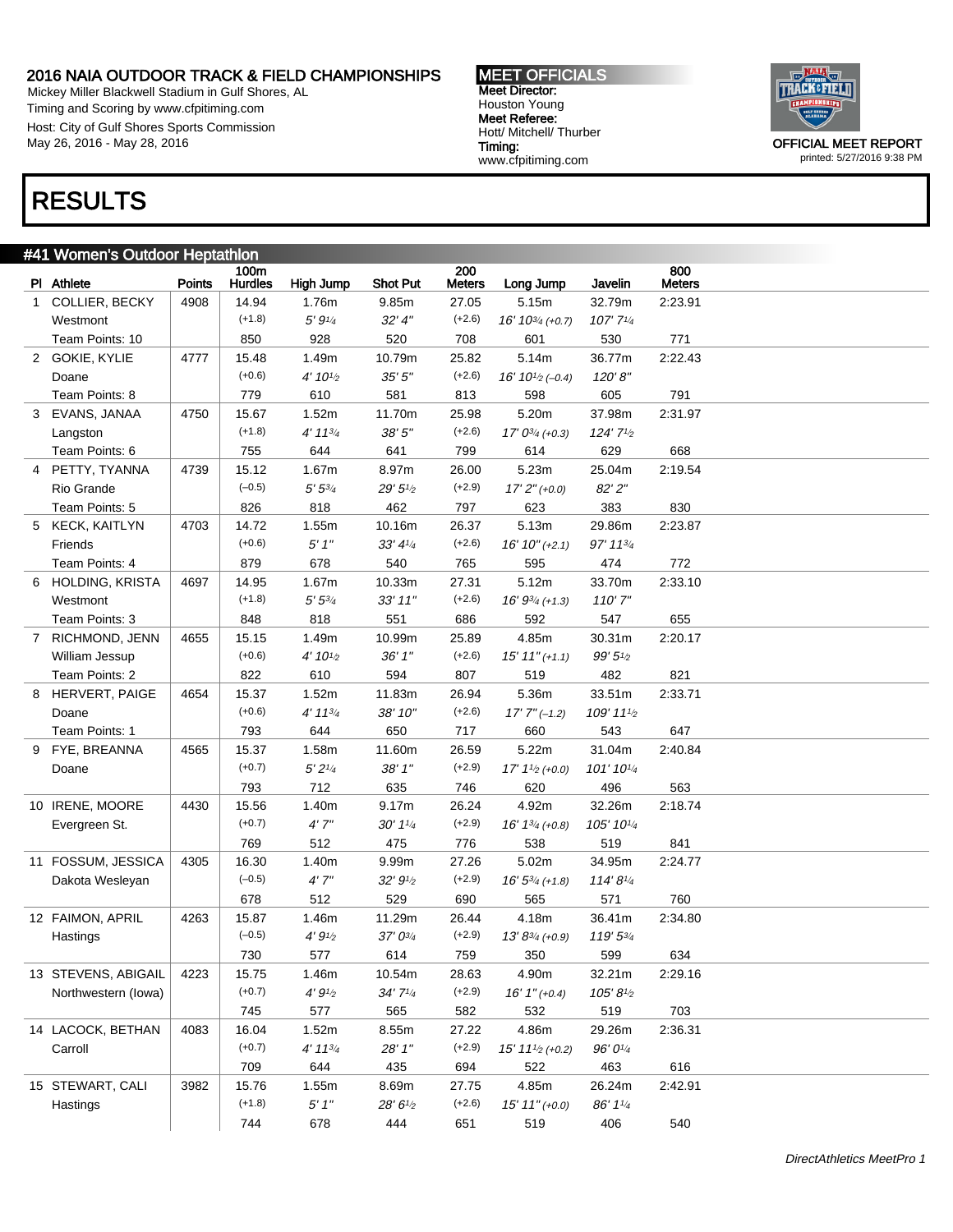Mickey Miller Blackwell Stadium in Gulf Shores, AL Timing and Scoring by www.cfpitiming.com Host: City of Gulf Shores Sports Commission May 26, 2016 - May 28, 2016

MEET OFFICIALS Meet Director: Houston Young Meet Referee: Hott/ Mitchell/ Thurber Timing: www.cfpitiming.com



### printed: 5/27/2016 9:38 PM

### RESULTS

| #41 Women's Outdoor Heptathlon (continued) |                  |            |                        |           |                 |                      |                                           |         |                      |
|--------------------------------------------|------------------|------------|------------------------|-----------|-----------------|----------------------|-------------------------------------------|---------|----------------------|
|                                            | PI Athlete       | Points     | 100m<br><b>Hurdles</b> | High Jump | <b>Shot Put</b> | 200<br><b>Meters</b> | Long Jump                                 | Javelin | 800<br><b>Meters</b> |
|                                            | 16 HOUSTON, ANNA | <b>DNF</b> | 15.23                  | .55m      | 10.22m          | 26.93                | 4.78m                                     |         |                      |
|                                            | William Woods    |            | $(-0.5)$               | 5'1''     | $33'6^{3/4}$    | (+2.9)               | $15' 8'$ <sup><math>4</math></sup> (+0.3) |         |                      |
|                                            |                  |            | 811                    | 678       | 544             | 718                  | 500                                       |         |                      |

|                | <b>Men's Scores</b>      |             |                  |
|----------------|--------------------------|-------------|------------------|
| P <sub>1</sub> | Team                     | Code        | Score            |
| $\mathbf{1}$   | Concordia (Neb.)         | CONE        | 37               |
| $\overline{c}$ | Indiana Tech             | <b>INTH</b> | 22               |
| 3              | Florida Memorial         | <b>FLOR</b> | 16               |
| 3              | Doane                    | <b>DOAN</b> | 16               |
| 5              | Cornerstone              | <b>CORN</b> | 14               |
| 6              | Eastern Oregon           | EOU         | 13               |
| 7              | <b>Olivet Nazarene</b>   | <b>OLIV</b> | 12               |
| 8              | <b>Briar Cliff</b>       | <b>BRIA</b> | 11               |
| 8              | Siena Heights            | <b>SIEN</b> | 11               |
| 10             | William Carey            | <b>WC</b>   | 10               |
| 10             | Friends                  | <b>FRIE</b> | 10               |
| 10             | Evergreen St.            | <b>EVER</b> | 10               |
| 10             | St. Ambrose              | <b>STAM</b> | 10               |
| 10             | Carroll                  | CARR        | 10               |
| 10             | Bethel (Ind.)            | <b>BEIN</b> | 10               |
| 16             | Indiana Wesleyan         | <b>IWU</b>  | $\boldsymbol{9}$ |
| 17             | <b>Lindsey Wilson</b>    | LW          | $\, 8$           |
| 17             | Bacone                   | <b>BACO</b> | $\, 8$           |
| 17             | <b>William Penn</b>      | <b>WP</b>   | 8                |
| 20             | <b>British Columbia</b>  | <b>UBC</b>  | $\overline{7}$   |
| 21             | McPherson                | <b>MCPH</b> | 6.33             |
| 22             | Oklahoma City            | <b>OKCY</b> | 6                |
| 22             | <b>Wayland Baptist</b>   | WAYL        | 6                |
| 22             | Vanguard                 | VANG        | 6                |
| 22             | Lewis-Clark              | LC          | 6                |
| 22             | Northwestern (lowa)      | <b>NWIA</b> | 6                |
| 27             | <b>Central Methodist</b> | <b>CMU</b>  | 5                |
| 27             | Baker                    | <b>BAKE</b> | $\mathbf 5$      |
| 27             | Viterbo                  | <b>VITE</b> | $\overline{5}$   |
| 27             | Oregon Tech              | OIT         | $\mathbf 5$      |
| 31             | Dordt                    | <b>DORD</b> | 4                |
| 31             | St. Mary (Kan.)          | <b>SMKS</b> | 4                |
| 31             | Southern Oregon          | SOU         | $\overline{4}$   |
| 34             | Northwest Christian      | <b>NWCH</b> | $\mathsf 3$      |
| 34             | Rio Grande               | <b>RIOG</b> | $\mathsf 3$      |
| 34             | West Virginia Tech       | <b>WVTE</b> | $\mathsf 3$      |
| 34             | Morningside              | <b>MORN</b> | 3                |
| 38             | Milligan                 | <b>MILL</b> | 2.5              |
| 38             | Hastings                 | <b>HAST</b> | 2.5              |
|                |                          |             |                  |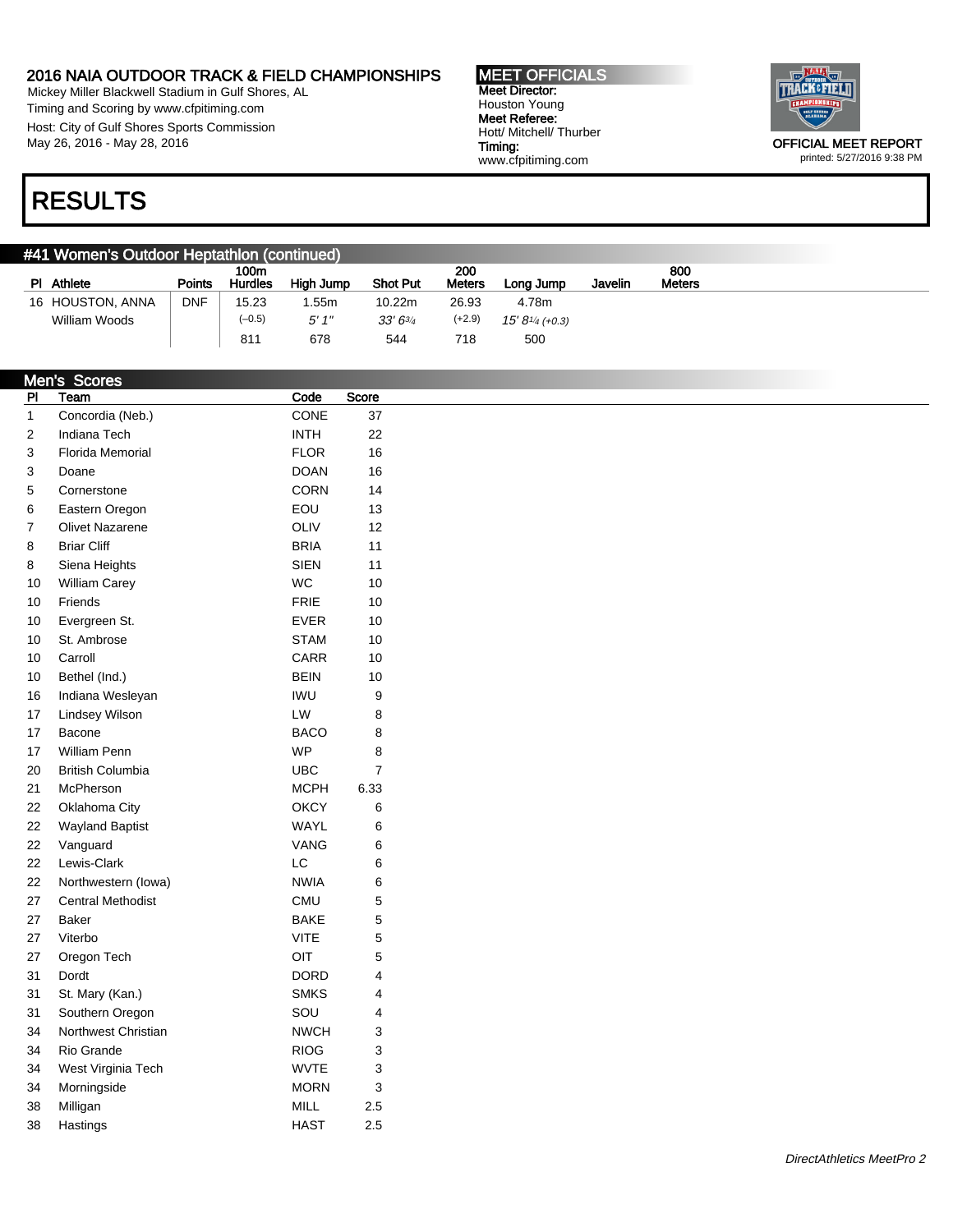Mickey Miller Blackwell Stadium in Gulf Shores, AL Timing and Scoring by www.cfpitiming.com Host: City of Gulf Shores Sports Commission May 26, 2016 - May 28, 2016

# RESULTS

### Men's Scores (cont'd)

| <u>PI</u>               | Team                    | Code                           | Score                   |
|-------------------------|-------------------------|--------------------------------|-------------------------|
| 40                      | Dillard                 | DILL                           | $\boldsymbol{2}$        |
| 40                      | Marian (Ind.)           | <b>MARI</b>                    | $\boldsymbol{2}$        |
| 40                      | College of Idaho        | COI                            | $\boldsymbol{2}$        |
| 43                      | Southwest (N.M.)        | SWNM                           | 1                       |
| 43                      | Graceland               | GRCL                           | 1                       |
| 43                      | Westmont                | <b>WECA</b>                    | 1                       |
| 43                      | Grace                   | GRAC                           | 1                       |
| 47                      | Huntington              | <b>HUIN</b>                    | 0.33                    |
| 47                      | Clarke                  | CLAR                           | 0.33                    |
|                         | <b>Women's Scores</b>   |                                |                         |
| P <sub>1</sub>          | Team                    | Code                           | Score                   |
| $\mathbf{1}$            | Concordia (Neb.)        | CONE                           | 49                      |
| $\overline{\mathbf{c}}$ | Missouri Baptist        | <b>MOBA</b>                    | 23                      |
| 3                       | Westmont                | <b>WECA</b>                    | 19                      |
| 3                       | Doane                   | <b>DOAN</b>                    | 19                      |
| 5                       | Biola                   | <b>BIOL</b>                    | 17                      |
| 6                       | Siena Heights           | <b>SIEN</b>                    | 16                      |
| 7                       | <b>Olivet Nazarene</b>  | OLIV                           | 15                      |
| 8                       | Carroll                 | CARR                           | 14                      |
| 9                       | Hastings                | <b>HAST</b>                    | 13                      |
| 10                      | St. Francis (III.)      | <b>STFR</b>                    | 12                      |
| 11                      | Mobile                  | <b>MOBI</b>                    | 11                      |
| 11                      | Life                    | LIFE                           | 11                      |
| 13                      | Eastern Oregon          | EOU                            | $10$                    |
| 13                      | Valley City State       | VCSU                           | $10$                    |
| 13                      | St. Ambrose             | <b>STAM</b>                    | $10$                    |
| 13                      | Southern Oregon         | SOU                            | $10$                    |
| 17                      | Northwest Christian     | <b>NWCH</b>                    | $\boldsymbol{9}$        |
| 18                      | The Masters             | <b>THEM</b>                    | 8                       |
| 18                      | <b>Brenau</b>           | <b>BREN</b>                    | 8                       |
| 18                      | Friends                 | <b>FRIE</b>                    | 8                       |
| 18                      | <b>British Columbia</b> | <b>UBC</b>                     | 8                       |
| 18                      | Columbia (Mo.)          | COLU                           | 8                       |
| 23                      | Shawnee State           | SHOH                           | $\boldsymbol{7}$        |
| 24                      | Lindsey Wilson          | LW                             | 6                       |
| 24                      | Dordt                   | <b>DORD</b>                    | 6                       |
| 24                      | Hannibal-LaGrange       | $\mathsf{H}\text{-}\mathsf{L}$ | 6                       |
| 24                      | Langston                | LANG                           | 6                       |
| 28                      | <b>Briar Cliff</b>      | <b>BRIA</b>                    | 5                       |
| 28                      | Rio Grande              | <b>RIOG</b>                    | 5                       |
| 28                      | Bethel (Ind.)           | <b>BEIN</b>                    | 5                       |
| 31                      | Aquinas                 | AQUI                           | $\overline{\mathbf{4}}$ |
| 31                      | Marian (Ind.)           | <b>MARI</b>                    | 4                       |
| 31                      | Bethany (Kan.)          | <b>BETH</b>                    | 4                       |
| 34                      | Goshen                  | GOSH                           | 3                       |
| 34                      | Warner                  | <b>WARN</b>                    | 3                       |
|                         |                         |                                |                         |

MEET OFFICIALS Meet Director: Houston Young Meet Referee: Hott/ Mitchell/ Thurber

www.cfpitiming.com

Timing:



printed: 5/27/2016 9:38 PM